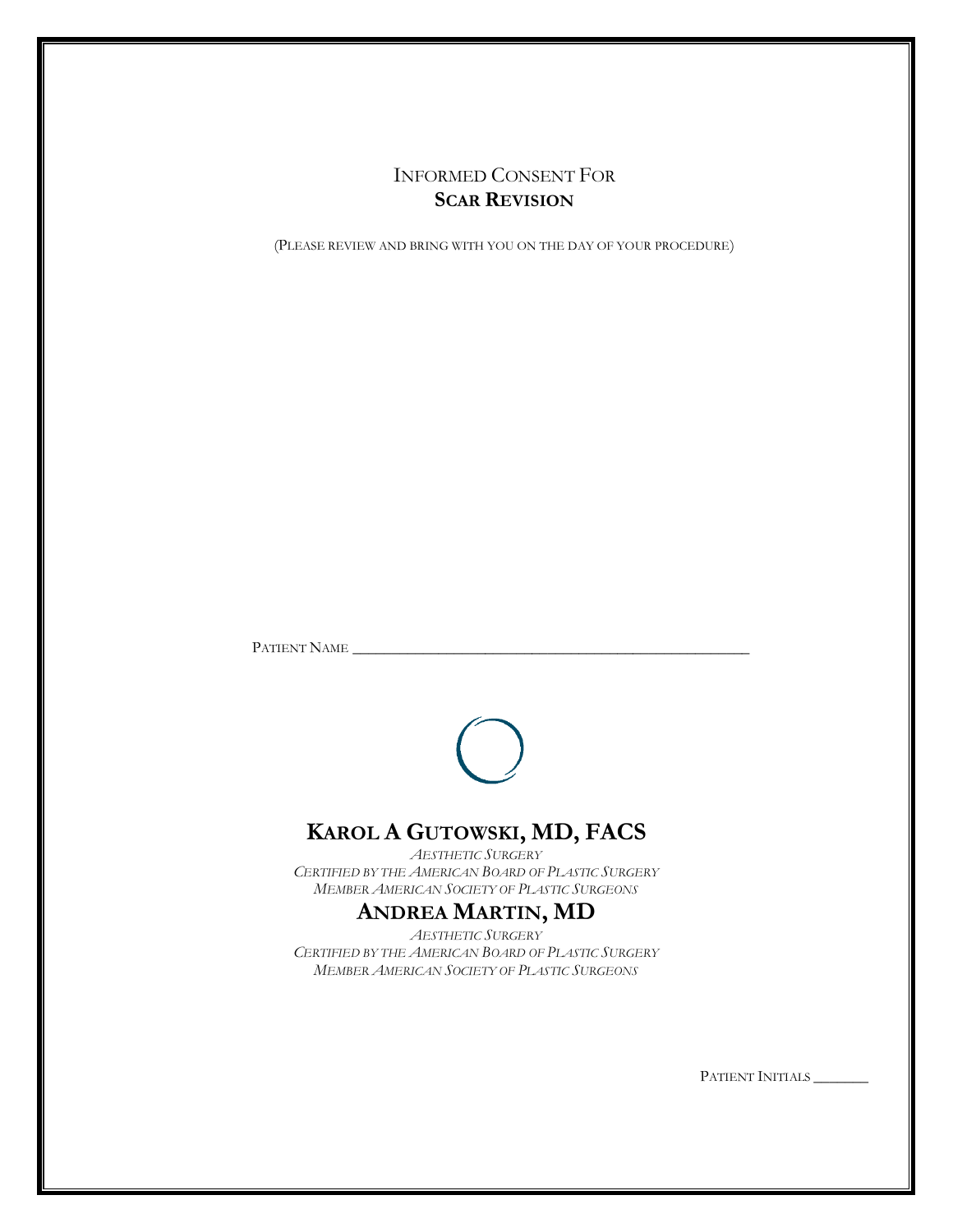## **INFORMED CONSENT-SCAR REVISION SURGERY**

#### **INSTRUCTIONS**

This is an informed-consent document that has been prepared to help inform you concerning scar revision surgery, its risks, and alternative treatment. It is important that you read this information carefully and completely. Please initial each page, indicating that you have read the page and sign the consent for surgery.

### **INTRODUCTION**

It is impossible to totally remove the presence of a scar, yet plastic surgery may improve the appearance and texture of scars. There are many different techniques of scar revision surgery. Other treatments including non-surgical treatments, and/or physical therapy may be needed in addition to surgery.

## **ALTERNATIVE TREATMENTS**

Alternative forms of treatment include not treating the scar condition, injections of steroid medications into the scar, or the use of special compressive garments/devices worn over the scar. Dermabrasion, laser treatments and other nonsurgical and surgical techniques may be used to revise scars. Risks and potential complications are associated with alternative forms of treatment.

### **RISKS of SCAR REVISION SURGERY**

Every surgical procedure involves a certain amount of risk, and it is important that you understand the risks involved. An individual's choice to undergo a surgical procedure is based on the comparison of the potential risks to benefits. Although the majority of patients do not experience these complications, you should discuss each of them with your plastic surgeon to make sure you understand the risks, potential complications, and consequences of the surgical revision of scars.

#### **It is possible that the scar may be worse after a scar revision and that there may be worse appearance and functional problems than before the revision.**

**Bleeding** - It is possible, though unusual, to experience a bleeding episode during or after surgery. Should bleeding occur, it may require emergency treatment to stop, or drain accumulated blood (hematoma). Do not take any aspirin or anti-inflammatory medications (NSAIDs) for ten days before surgery, as this may contribute to a greater risk of bleeding. Non-prescription "herbs" and dietary supplements can increase the risk of surgical bleeding, and should be stopped (see "Medications to Avoid").

**Infection** - Infection is unusual after surgery. Should an infection occur, additional treatment including antibiotics or additional surgery may be necessary.

**Scarring** - All surgery leaves scars, some more visible than others. Although good wound healing after a surgical procedure is expected, abnormal scars may occur both within the skin and the deeper tissues. Scars may be unattractive, raised and a different color than the surrounding skin. Sutures and staples used to close the wound may leave visible marks. There is the possibility that scars may limit motion and function. Additional treatments including surgery may be needed to treat abnormal scarring.

**Damage to deeper structures** - Deeper structures such as nerves, blood vessels and muscles may be damaged during the course of surgery. The potential for this to occur varies according to where on the body surgery is being performed. Injury to deeper structures may be temporary or permanent.

**Wound disruption** - Until wound healing is complete, it is possible for the surgical wound to open where the scar revision was performed. Wound disruption can produce a poor surgical result. If this occurs, additional treatment may be necessary.

**Deeper sutures** - Some surgical techniques use deep sutures. These sutures may be noticed by the patient following surgery. Sutures may spontaneously poke through the skin, be visible, or produce irritation that requires removal or treatment.

**Patient compliance** - Patient compliance with post-operative activity restrictions is critical. Personal and work activities that involve the potential for re-injury to the scar revision must be avoided until healing is completed.

**Allergic reactions** - In rare cases, local allergies to tape, suture material, or topical preparations have been reported. Systemic reactions, which are more serious, may result from drugs used during surgery and prescription medications. Allergic reactions may require additional treatment.

Page 2 of 4 **Patient Initials** 2 of 4 **Patient Initials** 2 of 4 **Patient Initials** 2 of 4 **Patient Initials** 2 of 4 **Patient Initials** 2 of 4 **Patient Initials** 2 of 4 **Patient Initials** 2 of 4 **Patient Initials** 2 of 4 **P**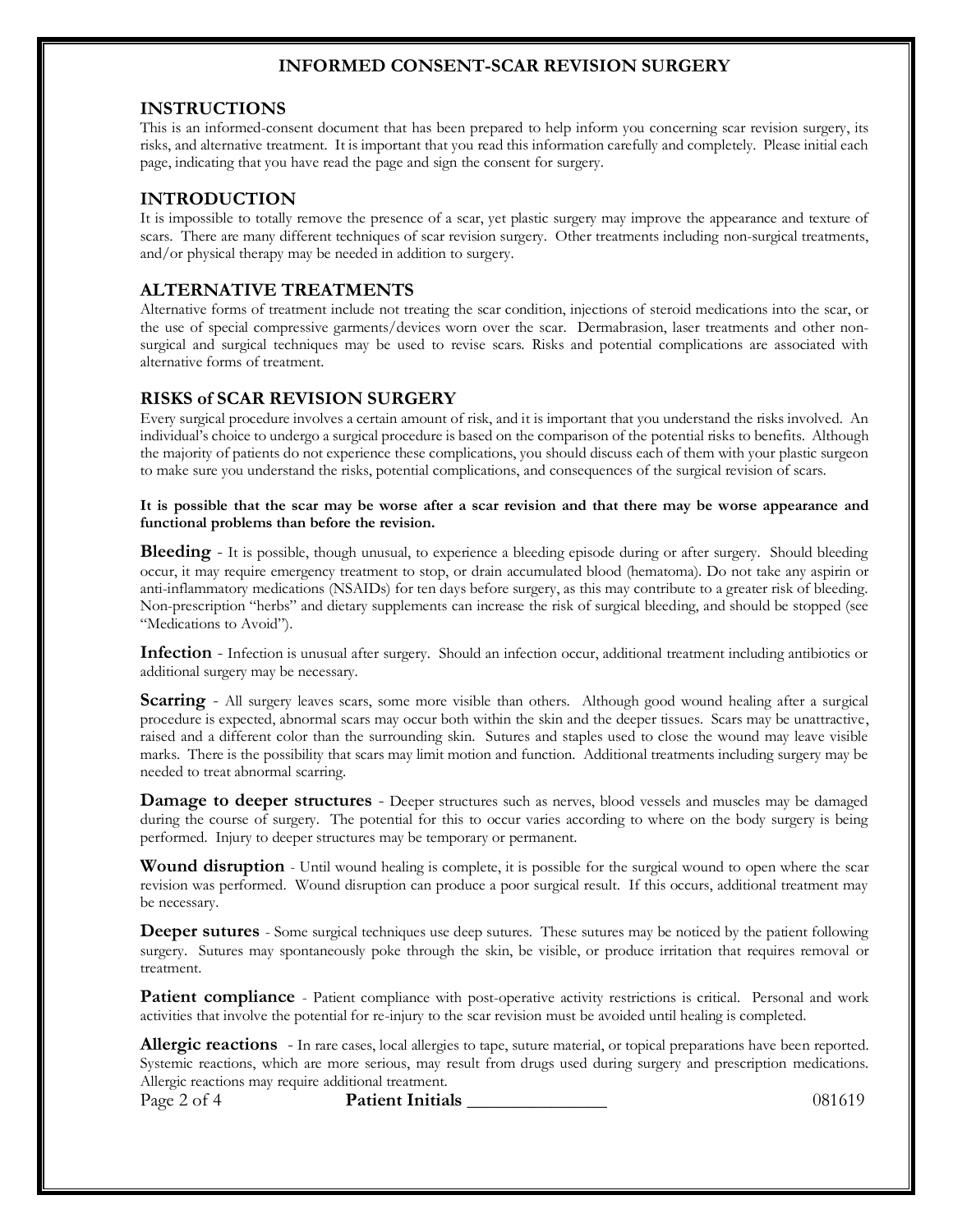# **SCAR REVISION SURGERY, continued**

**Surgical anesthesia** - Both local and general anesthesia involve risks. There is the possibility of complications, injury, and even death from all forms of surgical anesthesia or sedation.

**Delayed healing** - Wound disruption or delayed wound healing is possible. Some areas of the skin may not heal normally and may take a long time to heal. It is even possible to have loss of skin or deeper tissue. This may require frequent dressing changes or further surgery to remove the non-healed tissue.

### **Smokers have a greater risk of skin loss and wound healing complications.**

**Unsatisfactory result** - There is the possibility of an unsatisfactory result from the surgery to revise scars. Surgery may result in unacceptable visible deformities, loss of function, wound disruption, skin death and loss of sensation. You may be disappointed with the results of surgery.

**Death or serious injury** – In very rare cases, serious complications such stroke, heart attack or even death have resulted from surgery.

## **ADDITIONAL SURGERY**

In some situations, it may not be possible to achieve optimal revision of scarring with a single surgical procedure. Multiple procedures or treatments may be necessary. Should complications occur, additional surgery or other treatments may be necessary. Even though risks and complications occur infrequently, the risks cited are the ones that are particularly associated with scar revision surgery. Other complications and risks can occur but are even more uncommon. The practice of medicine and surgery is not an exact science. Although good results are expected, there cannot be any guarantee or warranty expressed or implied on the results that may be obtained.

## **FINANCIAL RESPONSIBILITIES**

The cost of surgery involves several charges for the services provided. The total includes fees charged by your doctor, the cost of surgical supplies, laboratory tests, and possible outpatient hospital charges, depending on where the surgery is performed. Depending on whether the cost of surgery is covered by an insurance plan, you will be responsible for necessary co-payments, deductibles, and charges not covered. Additional costs may occur should complications develop from the surgery. Secondary surgery or hospital day-surgery charges involved with revisionary surgery would also be your responsibility.

## **DISCLAIMER**

Informed consent documents are used to communicate information about the proposed surgical treatment of a disease or condition along with disclosure of risks and alternative forms of treatment(s). The informed-consent process attempts to define principles of risk disclosure that should generally meet the needs of most patients in most circumstances. However, informed consent documents should not be considered all inclusive in defining other methods of care and risks encountered. Your plastic surgeon may provide you with additional or different information which is based on all the facts in your particular case and the state of medical knowledge. Informed-consent documents are not intended to define or serve as the standard of medical care. Standards of medical care are determined on the basis of all of the facts involved in an individual case and are subject to change as scientific knowledge and technology advance and as practice patterns evolve.

**It is important that you read the above information carefully and have all of your questions answered before signing the consent on the next page.**

Page 3 of 4 **Patient Initials** 187 188 1891 1892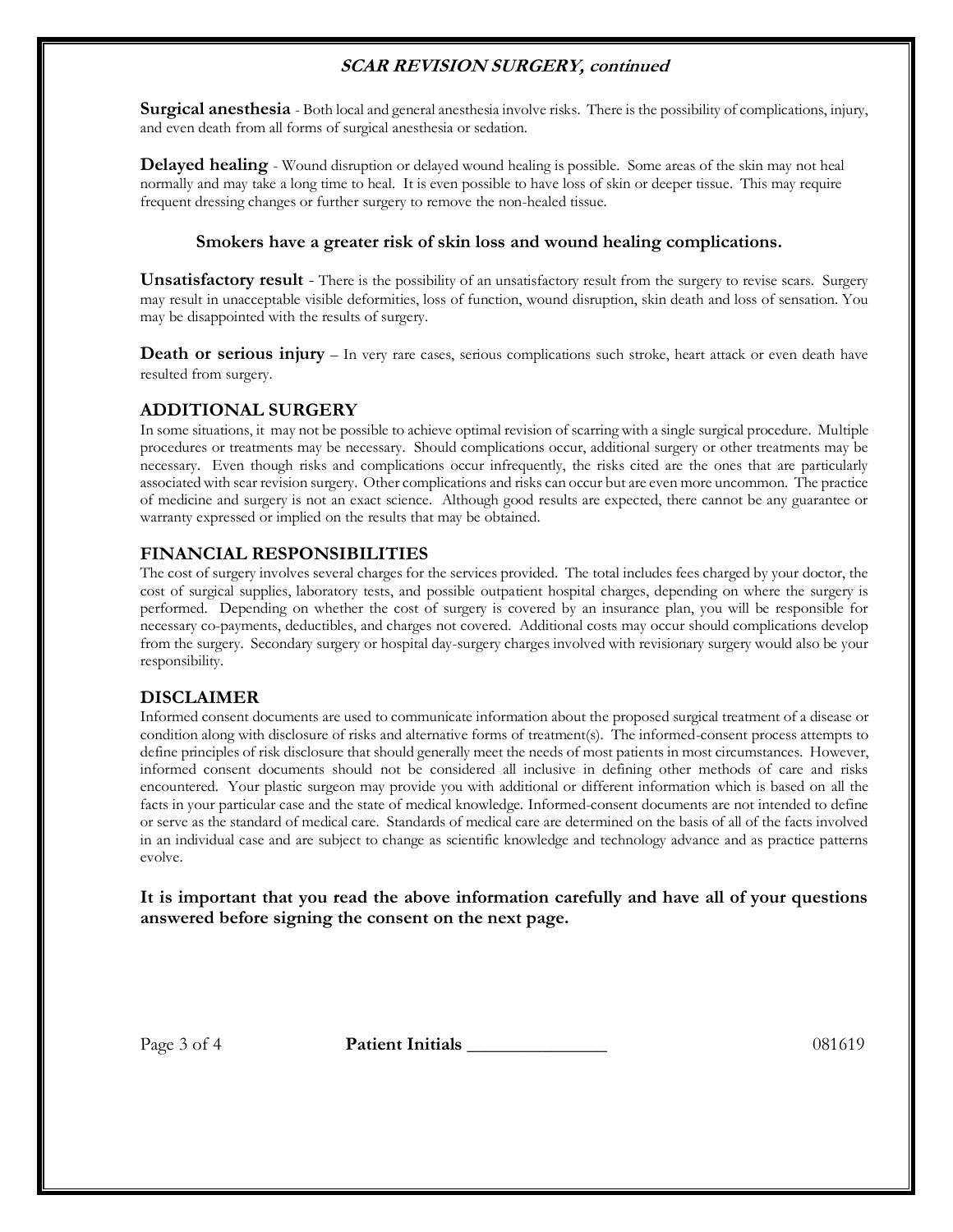# **CONSENT FOR SURGERY/ PROCEDURE OR TREATMENT**

1. I hereby authorize Dr. Karol Gutowski and/or Dr. Andrea Martin, and such assistants as may be selected, to perform the following procedure or treatment: Scar revision surgery

I have received the following information sheet: **INFORMED CONSENT - SCAR REVISION SURGERY**

- 2. I recognize that during the course of the operation and medical treatment or anesthesia, unforeseen conditions may necessitate different procedures than those above. I therefore authorize the above physician(s) and assistants or designees to perform such other procedures that are in the exercise of his or her professional judgment necessary and desirable. The authority granted under this paragraph shall include all conditions that require treatment and are not known to my physician(s) at the time the procedure is begun.
- 3. I consent to the administration of such anesthetics considered necessary or advisable. I understand that all forms of anesthesia involves risk and the possibility of complications, injury, and sometimes death.
- 4. I acknowledge that no guarantee has been given by anyone as to the results that may be obtained.
- 5. I consent to the photographing, videographing and televising of the operation(s) or procedure(s) to be performed, including appropriate portions of my body, for medical, scientific or educational purposes, provided my identity is not revealed by the pictures.
- 6. For purposes of advancing medical education, I consent to the admittance of observers to the operating room.
- 7. I consent to the disposal of any tissue, medical devices or body parts which may be removed.
- 8. I authorize the release of my Social Security number to appropriate agencies for legal reporting and medical-device registration, if applicable.
- 9. IT HAS BEEN EXPLAINED TO ME IN A WAY THAT I UNDERSTAND:
	- a. THE ABOVE TREATMENT OR PROCEDURE TO BE UNDERTAKEN
	- b. THERE MAY BE ALTERNATIVE PROCEDURES OR METHODS OF TREATMENT
	- c. THERE ARE RISKS TO THE PROCEDURE OR TREATMENT PROPOSED

\_\_\_\_\_\_\_\_\_\_\_\_\_\_\_\_\_\_\_\_\_\_\_\_\_\_\_\_\_\_\_\_\_\_\_\_\_\_\_\_\_\_\_\_\_\_\_\_\_\_\_\_\_\_\_\_\_\_\_\_\_\_\_\_\_\_\_\_\_\_

I CONSENT TO THE TREATMENT OR PROCEDURE AND THE ABOVE LISTED ITEMS  $(1-9)$ .

I AM SATISFIED WITH THE EXPLANATION.

Patient or Person Authorized to Sign for Patient

Date\_\_\_\_\_\_\_\_\_\_\_\_\_\_\_\_\_\_\_\_\_\_ \_\_\_\_\_\_\_\_\_\_\_\_\_\_\_\_\_\_\_\_\_\_\_\_\_\_\_\_\_\_Witness